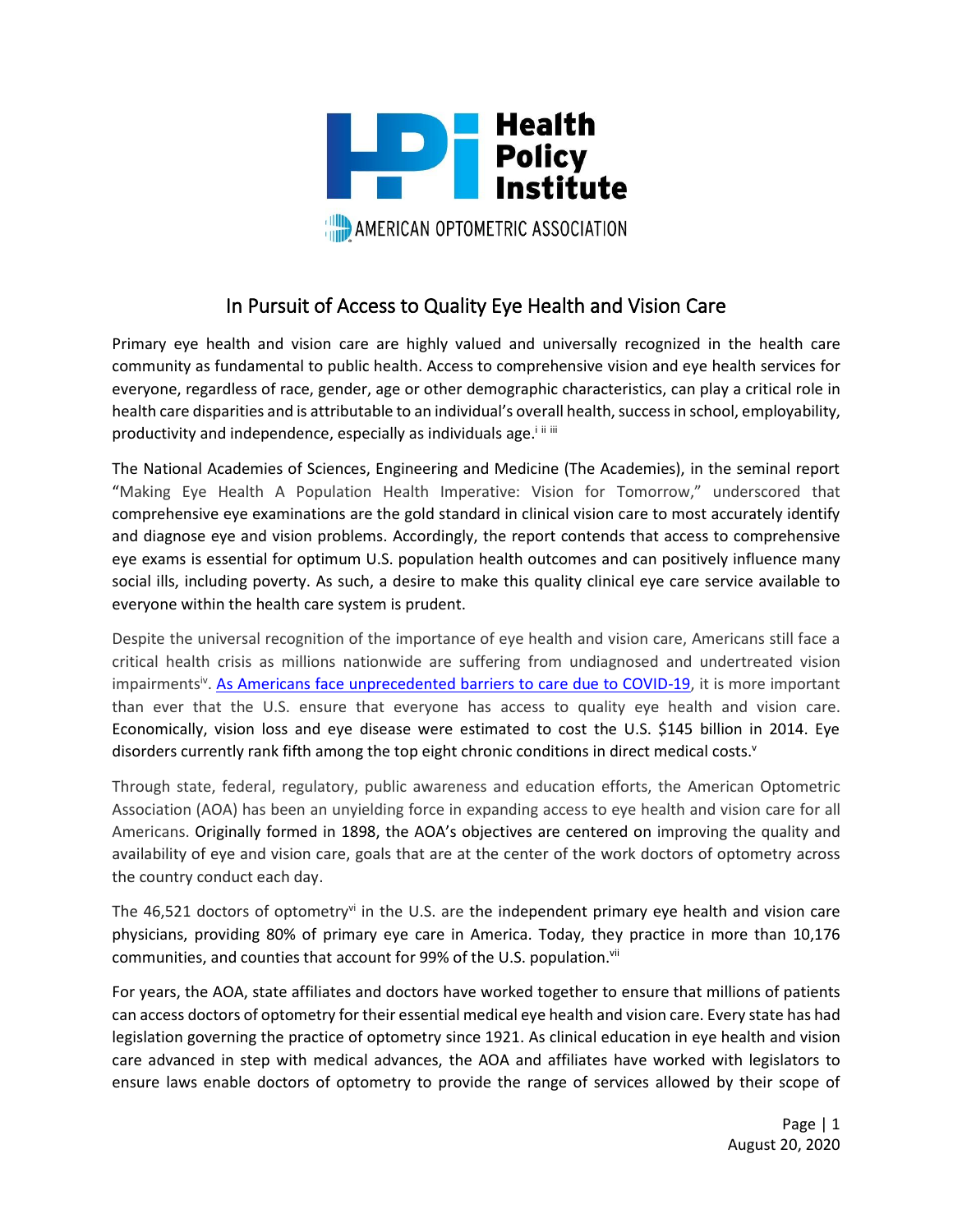practice—an effort the federal government reinforces. In 2018, the U.S. Department of Health and Human Services issued a report, <sup>viii</sup> which notably says "states should consider changes to their scope of practice statutes to allow all health care providers to practice to the top of their license, utilizing their full skill set" in an effort to ensure physician supply meets patient demand.

In the past two decades, the AOA and states have played a positive role in enacting 62 laws in 47 states expanding scope of practice for doctors of optometry, and in turn, patient access. Over the same period, associations covering all 50 states and the District of Columbia successfully reduced insurance restrictions. States can further reduce other barriers to patient access by enacting "any willing provider" laws.<sup>ix</sup>

Building on state efforts at the national level, the AOA played a pivotal role in expanding recognition of the value of eye health and vision care in work to expand access. In 2010, due to these efforts the Affordable Care Act designated children's vision as an essential benefit, opening eye health and vision care access to children in the U.S. covered by small group and individual market plans. These efforts also helped to preserve patient access to care state laws. The AOA has advanced the importance and value of this care through regulatory engagement and in 2018, the Centers for Medicare and Medicaid Services reinforced that "comprehensive eye exams are relatively low-cost interventions and early detection of conditions that can be identified through an eye exam may reduce more costly treatment later."x

The AOA also contributed to the development of the Universal Data Set to secure vision data that was historically lacking from health center reporting data. Because of this action there are more professionals providing eye and vision care services in health centers, including more than a 50% increase in doctors of optometry from 2014 to 2016. The number of patients provided vision care services in health centers increased by more than a third, or 166,000 people, during those years. Overall, 47 states and the District and Columbia increased optometry full-time equivalents at health centers. While there is much more service need to fill, the momentum has changed and the necessary expansion of on-site vision care is now an issue at the front and center of many health centers.

These efforts also are extended in the work the AOA and affiliates do to advocate for comprehensive eye health and vision care with benefits providers. The organization and volunteers have worked for years fostering relationships with decision-makers in the third-party health care delivery arena to promote the benefits of access to and integration of eye health and vision care.

The AOA has spread these public health messages broadly to educate about responsible eye health and vision care that is available for patients. Continuous patient education and awareness endeavors aimed at elevating valuable eye health care and shining a spotlight on lesser forms of care have reached millions of Americans.

For example, the AOA has been educating and advocating for decades on the critical value pediatric eye exams play in not only children's health but also their overall success and well-being. Despite the evidence regarding the importance of these exams, including the recommendations outlined in the *[Evidence-Based](http://aoa.uberflip.com/i/807465-cpg-pediatric-eye-and-vision-examination)  [Clinical Practice Guideline: Comprehensive Pediatric Eye and Vision Examination,](http://aoa.uberflip.com/i/807465-cpg-pediatric-eye-and-vision-examination)* some organizations continue to promote lesser care options, including vision screenings. These screenings can have a detrimental impact to health, missing up to 75% of children who have vision problems.

In addition, the Think About Your Eyes national advertising initiative, a multi-partner effort with the AOA aimed at helping people understand why it is so important to get an eye exam each year, also has driven